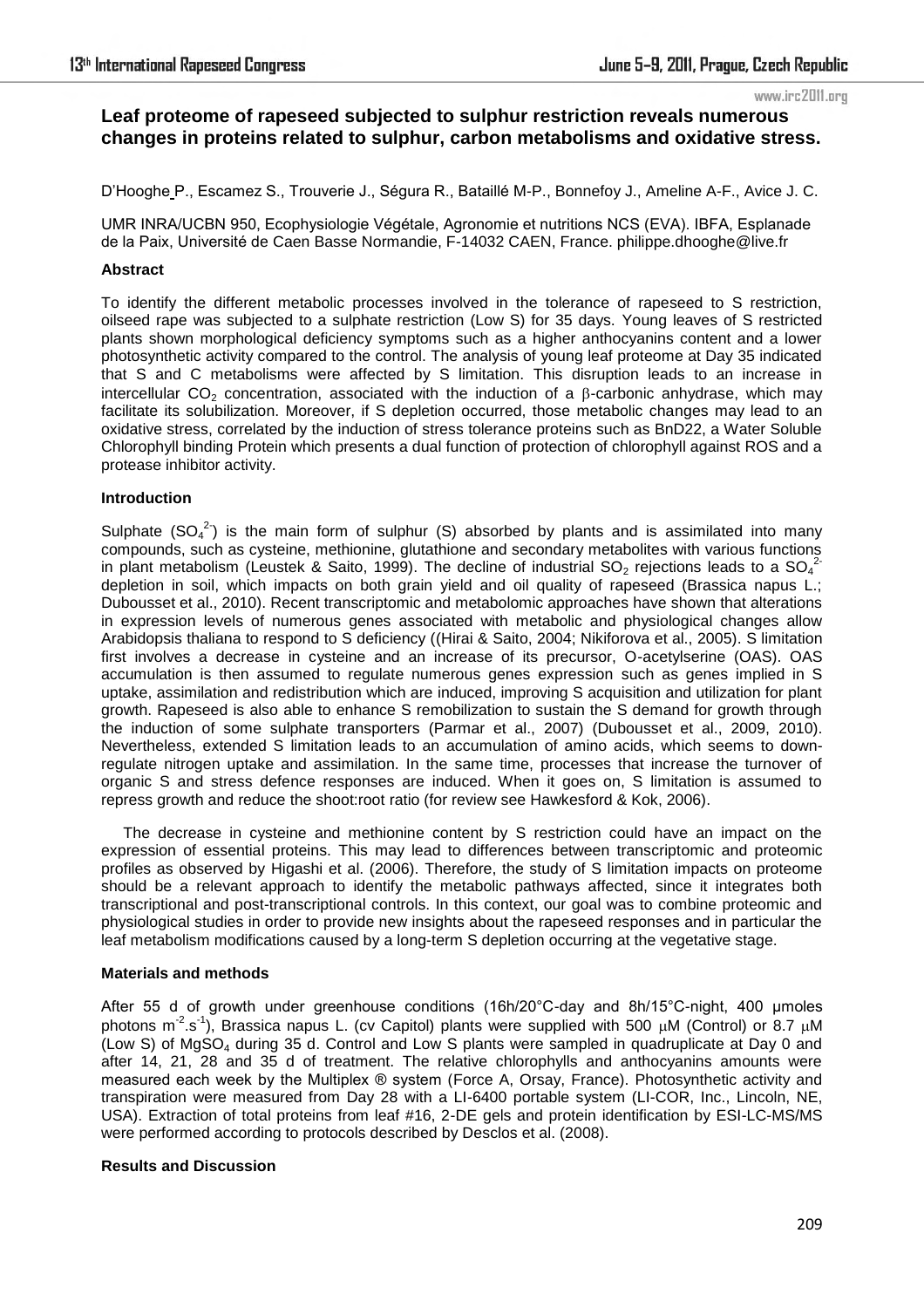Growth and physiological modifications induced by S deprivation

Global shoot biomass is not significantly affected by Low S treatment (data not shown). This is consistent with studies conducted in B. oleracea (Koralewska et al., 2007, 2009) and oilseed rape (Dubousset et al., 2009). In these studies, the chlorophyll content of young leaves decreased in Low S plants, an observation not found in our experiment. Nevertheless, in young leaf (rank #16), a higher relative anthocyanins content and a lower photosynthetic activity, associated with a higher intercellular  $CO<sub>2</sub>$ concentration were measured after 35 d in Low S plants compared to control (Figs. 1A and 1B). These are signs of metabolic changes.



**Figure 1:** Chlorophylls (continuous lines) and anthocyanins (dotted lines) relative contents (**A**) and photosynthetic activity (continuous lines) and intercellular  $CO<sub>2</sub>$  concentration (dotted lines) (**B**) in the leaf rank #16 of control (Black) and S-restricted plants (Low S; Grey) after 21, 28, 30 or 35 d of treatment. Vertical bars indicate  $\pm$  SE of the mean for n=3 and fit within the plot if not visible.  $*$ : Significant difference at  $p \leq 0.05$ .

Low S nutrition affects the proteome of young leaf (leaf rank #16)

At Day 35, in leaf #16, the total protein content was not significantly different between Control and Low S treatments (data not shown). Nevertheless, 2-DE analysis revealed 19 and 17 spots, respectively induced and repressed by Low S treatment, compared to the control. Using LC-MS / MS, 22 spots were clearly identified (Table I).

# Proteomics changes associated to S metabolism

Induction of the putative Myrosinase-binding protein (spot no. 19) could provide S from glucosinolates degradation, suggesting that glucosinolates can be a S storage source in case of S deficiency. This finding is consistent with metabolome analysis performed in Arabidopsis thaliana that reported a decrease in glucosinolates accumulation for S restricted plants (Hirai & Saito, 2004). The slight induction observed for a vacuolar ATPase subunit (spot no. 22), could be implied in the induction of S remobilization through the induction of the sulphate efflux from the vacuole to sustain growth as previously described by Dubousset et al. (2009).

The THI1 (spot no. 4) repression may lead to a preferential allocation of cysteine for protein and GSH synthesis since this protein is involved in the chloroplastic thiamine biosynthesis (Machado et al., 1996) from glyceraldehyde-3-phosphate and cysteine, two molecules whose levels are affected by S limitation (Nikiforova et al., 2005). The Glutathione S-transferase (spot no. 1) repression indicates that the xenobiotics detoxification capacity in leaf #16 seems to be affected at 35 d of S restriction. As a consequence, the young leaf could be sensitive to abiotic stress (Ryu et al., 2009).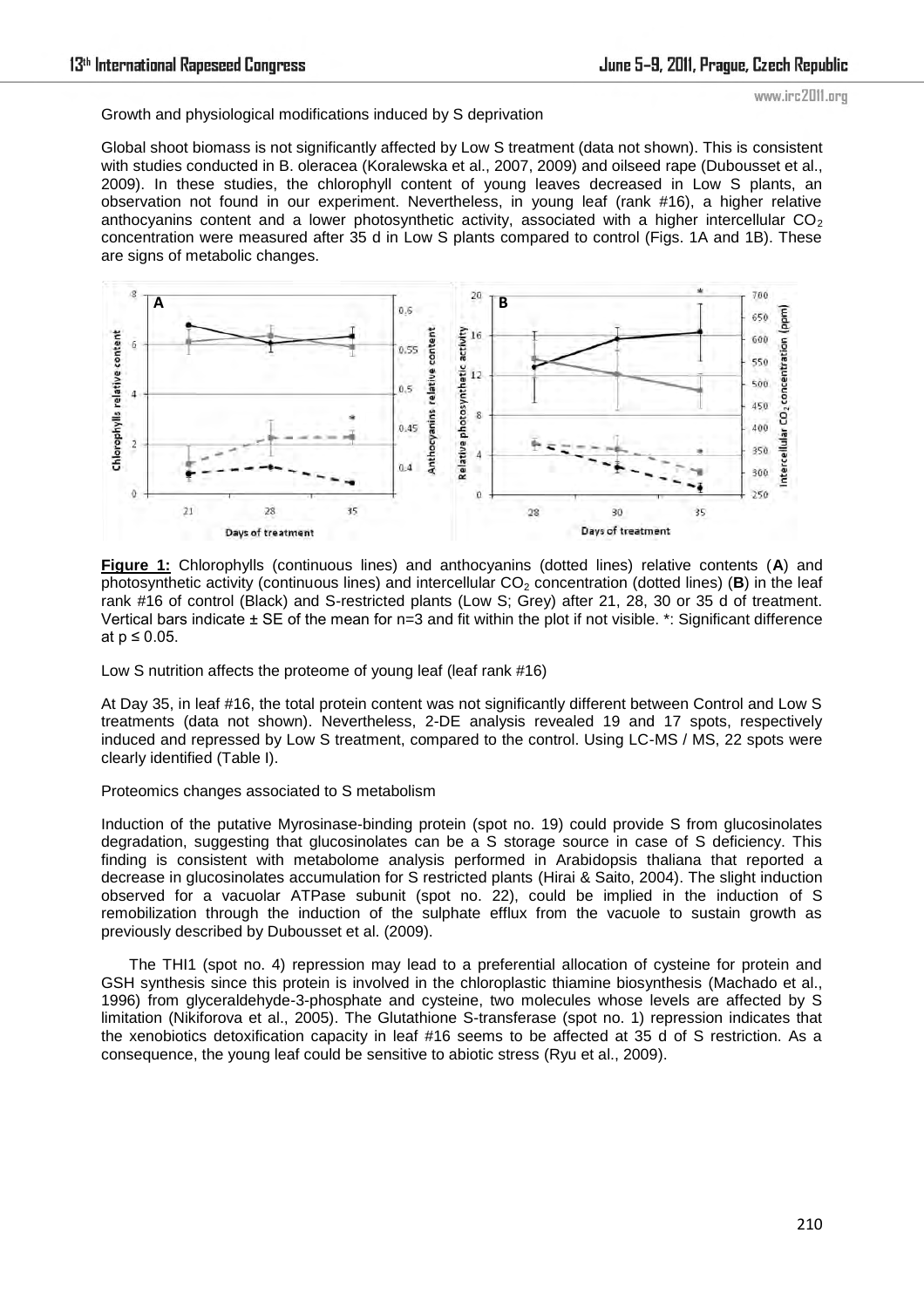**Table I:** LC-MS/MS identification of protein repressed (negative value of variation) and induced (positive value of variation) in leaf #16 after 35 d of S restriction (Low S) compared to Control plants. Significant ANOVA was followed by a Tukey test (p≤0.05) carried out on the leaf-normalised spot volumes. Experimental and theoretical pI/Mr are also indicated. The assigned best-matched protein and its GenBank accession number are listed.

| Sp<br>ot<br>No. | Factor<br>of<br>variati<br>on | <b>Experimen</b><br>tal<br>p!<br>Mr | <b>Theorical pl</b><br>/ Mr | <b>Protein name / Species</b>                                                                                                                                                                            | <b>NCBI</b><br><b>Accession</b><br>number |
|-----------------|-------------------------------|-------------------------------------|-----------------------------|----------------------------------------------------------------------------------------------------------------------------------------------------------------------------------------------------------|-------------------------------------------|
| 1               | $-1.42$                       | 6.5 / 24                            | 8.5 / 59.1                  | Glutathione S-transferase / Brassica oleracea                                                                                                                                                            | gi 171921127                              |
| $\overline{2}$  | $-1.31$                       | 5.6 / 21                            | 5.8 / 26.3                  | Photosystem I light-harvesting chlorophyll a /<br>b-bindina<br>protein / Nicotiana tabacum                                                                                                               | gi 493723                                 |
| 3               | $-1.38$                       | 6.7 / 33                            | 8.6 / 38.8                  | Contains similarity to ferredoxin-NADP+ reductase from<br>thaliana<br>Arabidopsis<br>gb AJ243705<br>and<br>contains<br>ar<br>oxidoreductase FAD / NAD-binding<br>PF 00175 domain<br>Arabidopsis thaliana | gi 8778996                                |
| 4               | $-1.8$                        | 5.5 / 31                            | 5.8 / 36.6                  | THI1; protein homodimerization / Arabidopsis thaliana                                                                                                                                                    | gi 15239735                               |
| 5               | $-1.3$                        | 5.5/65                              | 5.3 / 55.2                  | Mitochondrial chaperonin (HSP60) / Arabidopsis thaliana                                                                                                                                                  | gi 2924773                                |
| 6               | $-1.28$                       | 6.4 / 35                            | 8.5 / 42.3                  | Malate dehydrogenase / Brassica rapa subsp. Pekinensis                                                                                                                                                   | gi 207667274                              |
| 7               | $-1.51$                       | 5.8/19                              | 6.8 / 21.8                  | Germin-like protein / Arabidopsis thaliana                                                                                                                                                               | gi 1755154                                |
| 8               | $-1.43$                       | 6.2 / 19                            | 6.8 / 21.8                  | Germin-like protein / Arabidopsis thaliana                                                                                                                                                               | gi 1755154                                |
| 9               | $-1.35$                       | 6.2 / 20                            | 6.8 / 21.8                  | Germin-like protein / Arabidopsis thaliana                                                                                                                                                               | gi 1755154                                |
| 10              | $-1.45$                       | 6.8 / 30                            | 6.2 / 27.5                  | Chain B, The Transient Complex Of Poplar Plastocyanin<br>With Turnip Cytochrome F Determined With Paramagnetic<br>Nmr / Brassica rapa                                                                    | gi 67463833                               |
| 11              | $-1.36$                       | 5.5/29                              | 5.3 / 26.3                  | AT2G37660 / Arabidopsis thaliana                                                                                                                                                                         | gi 227204455                              |
| 12              | $-1.55$                       | 6.8 / 35                            | 8.5 / 35.8                  | Mitochondrial malate dehydrogenase (NAD) / Arabidopsis<br>thaliana                                                                                                                                       | gi 18404382                               |
|                 |                               |                                     |                             |                                                                                                                                                                                                          |                                           |
| 13              | $+11.51$                      | 6.3 / 19                            | 8.4 / 23.5                  | Heat stress-induced protein / Brassica oleracea var. capitata                                                                                                                                            | gi 3319646                                |
| 14              | $+3.08$                       | 5.3 / 20                            | 5.1 / 23.3                  | Trypsin inhibitor propeptide / Brassica oleracea                                                                                                                                                         | gi 841208                                 |
| 15              | $+5.27$                       | 5.7/19                              | 7.8 / 22.7                  | Water-soluble chlorophyll protein / Brassica oleracea var.<br>acephala                                                                                                                                   | gi 27530881                               |
| 16              | $+2.92$                       | 5.4 / 59                            | 5.1 / 55.3                  | ATP synthase CF1 alpha subunit / Brassica napus                                                                                                                                                          | gi 262400756                              |
| 17              | $+7.86$                       | 6.6 / 29                            | 6.5 / 28.8                  | CARBONIC ANHYDRASE<br>BCA3<br>(S)<br>4);<br>carbonate<br>dehydratase / zinc ion binding / Arabidopsis thaliana                                                                                           | gi 15220853                               |
| 18              | $+1.49$                       | 6.1 / 17                            | 6.7 / 21.8                  | Cu-Zn Superoxide dismutase / Arabidopsis thaliana                                                                                                                                                        | gi 3273753                                |
| 19              | $+2.29$                       | 5.2 / 49                            | 5.4 / 20.6                  | Putative myrosinase-binding protein 3 / Brassica rapa subsp.<br>Pekinensis                                                                                                                               | gi 33285912                               |
| 20              | $+2.3$                        | 5.7/43                              | 6.3 / 40.9                  | 12-oxophytodienoate reductase / Arabidopsis thaliana                                                                                                                                                     | gi 2765083                                |
| 21              | $+1.86$                       | 5.4/51                              | 7.6/48.7                    | Aminotransferase class I and II family protein / Arabidopsis<br>thaliana                                                                                                                                 | gi 15217440                               |
| 22              | $+1.32$                       | 5.2 / 57                            | 5/54.7                      | Nucleotide-binding subunit of vacuolar ATPase / Arabidopsis<br>thaliana                                                                                                                                  | gi 166627                                 |

Proteomics changes associated to C metabolism and protection against oxidative stress

The carbon metabolism appears to be affected by 35 d of S limitation, particularly the photosynthetic metabolism, that leads to a C fixation decline (Fig. 1B), and a higher intercellular  $CO<sub>2</sub>$  concentration. At the proteomic level, these disruptions are corroborated by the modulation of numerous proteins, such as the repression of a putative FNR (spot no. 3) and a chloroplast MDH (spot no. 6). The repression of the latter may indicate a relative reduction of malate export (Minárik et al., 2002). Nevertheless, this proteomic analysis also shows an induction of proteins implied in maintaining energy production in the young leaf subjected to Low S treatment, such as the ATP synthase α-subunit (spot no. 16) and BnD22 (Water-Soluble Chlorophyll binding Protein, spot no. 15), involved in chlorophyll protection against ROS and in maintenance of protein content (Desclos et al., 2008). Indeed, chlorophyll and protein contents are not affected by the S limitation applied in our study. The reduction of photosynthetic activity and the proteins modulations discussed above suggest an alteration of the coupling between light and dark photosynthesis reactions, which could lead to an accumulation of  $CO<sub>2</sub>$  at the cellular level. This